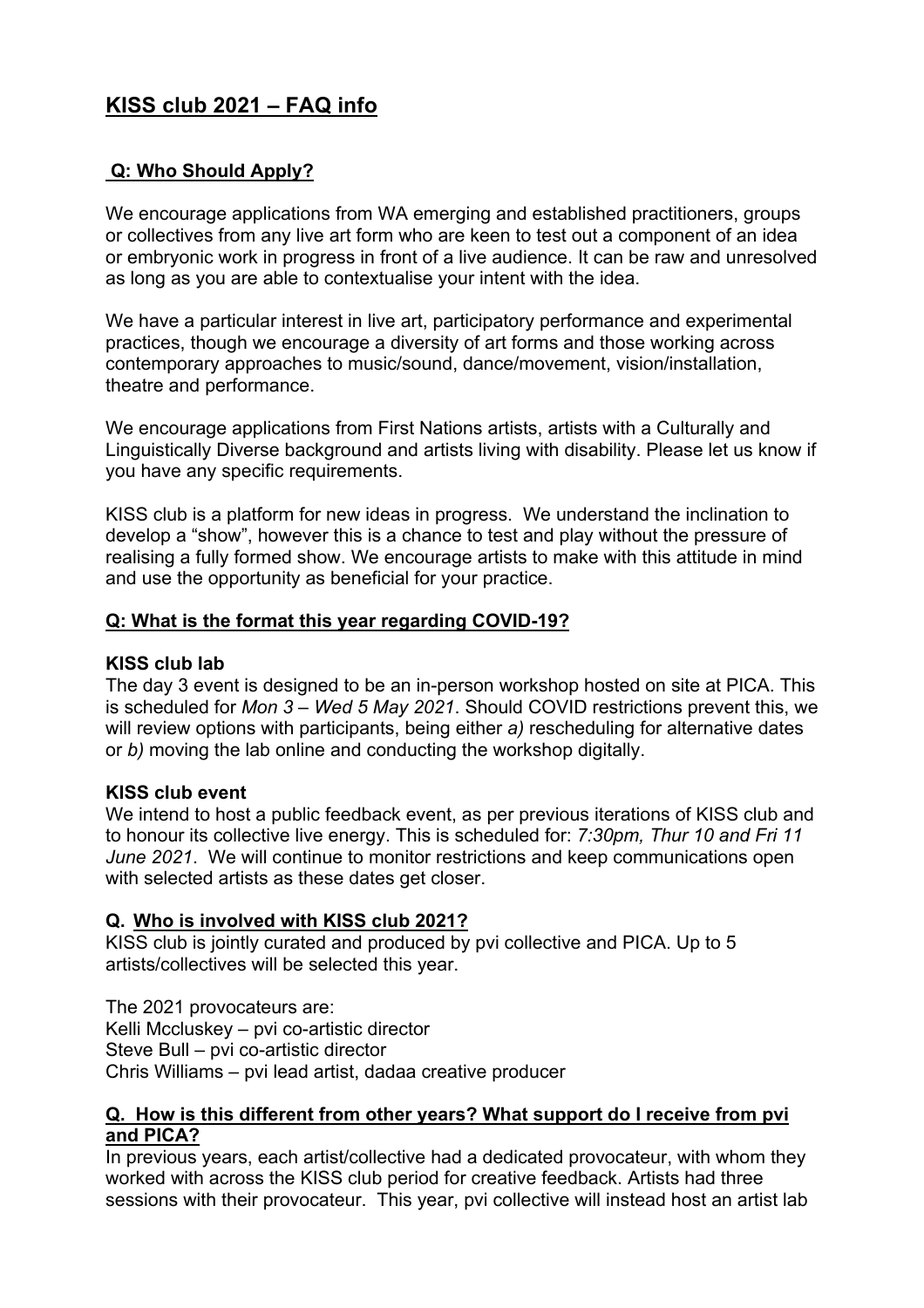for all participants at the start of the period. This is the chance to kickstart your idea with a supportive network of peers and connect with pvi's team of provocateurs.

Artists will then have access to PICA's Performance Space for independent rehearsal to test their ideas prior to the live showings. PICA's team will be the point of contact for rehearsal access and production of the live event. Artists may opt to have a creative feedback session with the PICA team during this time. Artists will receive technical support with access to PICA's existing equipment for the live event, a 1 hour technical rehearsal, a dress rehearsal, both prior to the event, and a Venue Technician for event technical operation.

In 2020, KISS club provided a digital option, which is not currently in plan for 2021's event. Within WA's current COVID safety measures, we intend to host live showings at PICA on 10 and 11 June.

#### **Q. What is the KISS club lab?**

A 3 day works in development programme for artists, which is devised by pvi collective to connect, support and develop artists in the rigourous interrogation of new work in progress. Artists will partake and collaborate in a series of activities unpacking the idea presented as part of their application. Individual sessions with an assigned provocateur will also be scheduled. We aim that this lab enables participants to identify one aspect of their idea in progress to develop, as opposed to feeling they must create an entire new work. In addition to the above, we will likely drink a lot of tea and laugh quite a bit!

#### **Q. How does the public feedback event work?**

Presented in PICA's Performance Space, each artist presents up to 10 minute's work during the event, one after the other. Time for audience feedback is allocated at the end of the evening, in small groups.

#### **Q. Do I have to be part of the lab or can I just present my idea in progress?**

Yes, you must be available for the lab. One of the benefits of KISS club is sharing your idea with other artists and being part of a peer network.

#### **Q: How important is dialogue as part of KISS club?**

We encourage open dialogue with a focus on critical thinking, safety and generosity. As part of this process, artists will be challenged to think about their intention and methodologies and what it might mean to present this work with an audience today.

Live audience feedback is structured after the showings in small break out groups (approx. 10 people) led by each artist. Participating in the feedback event is required and we encourage artists to use the audience as a feedback mechanism to answer any burning questions, explore roadblocks and get fresh perspective on their work.

#### **Q. How will rehearsal and access work?**

PICA will provide access to the Performance Space in the lead up to the live event during opening hours of 10am – 5pm. An online booking schedule will be available for artists to reserve their preferred times. Technical venue support is not available during rehearsal, however artists will have access to a venue projector, laptop and PA. Artists should bring any other equipment they require.